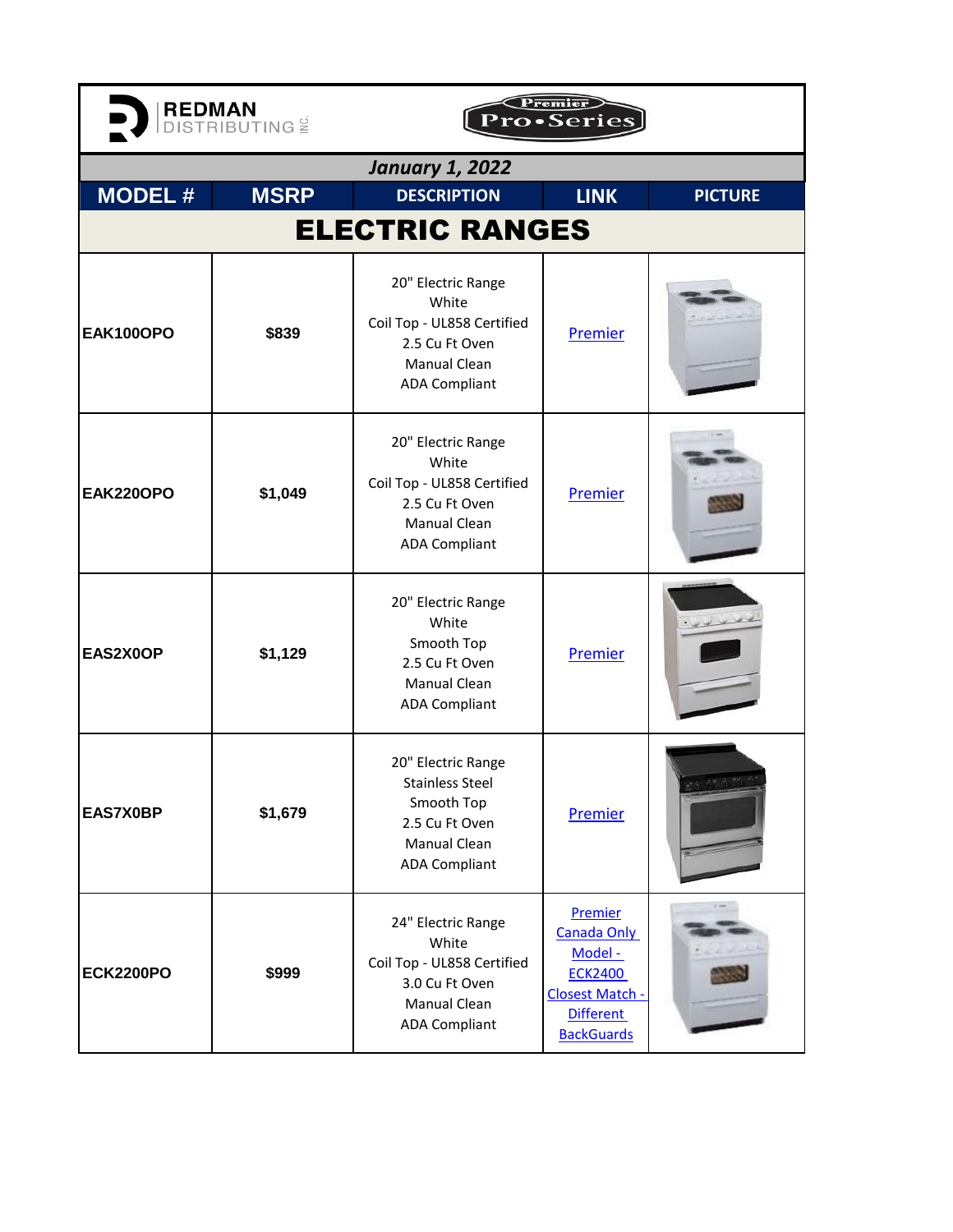| ECS2X0OP        | \$1,389 | 24" Electric Range<br>White<br>Smooth Top<br>3.0 Cu Ft Oven<br><b>Manual Clean</b><br><b>ADA Compliant</b>           | Premier |  |
|-----------------|---------|----------------------------------------------------------------------------------------------------------------------|---------|--|
| <b>ECS7X0BP</b> | \$1,939 | 24" Electric Range<br><b>Stainless Steel</b><br>Smooth Top<br>3.0 Cu Ft Oven<br>Manual Clean<br><b>ADA Compliant</b> | Premier |  |
| <b>EDK240OP</b> | \$1,079 | 30" Electric Range<br>White<br>Coil Top - UL858 Certified<br>4.0 Cu Ft Oven<br>Manual Clean                          | Premier |  |
| EDS2X0OP        | \$1,199 | 30" Electric Range<br>White<br>Smooth Top<br>4.0 Cu Ft Oven<br>Manual Clean<br><b>ADA Compliant</b>                  | Premier |  |
| EDS2X0BP        | \$1,269 | 30" Electric Range<br><b>Black</b><br>Smooth Top<br>4.0 Cu Ft Oven<br>Manual Clean<br><b>ADA Compliant</b>           | Premier |  |
| EDS7X0BP        | \$1,399 | 30" Electric Range<br><b>Stainless Steel</b><br>Smooth Top<br>4.0 Cu Ft Oven<br>Manual Clean<br><b>ADA Compliant</b> | Premier |  |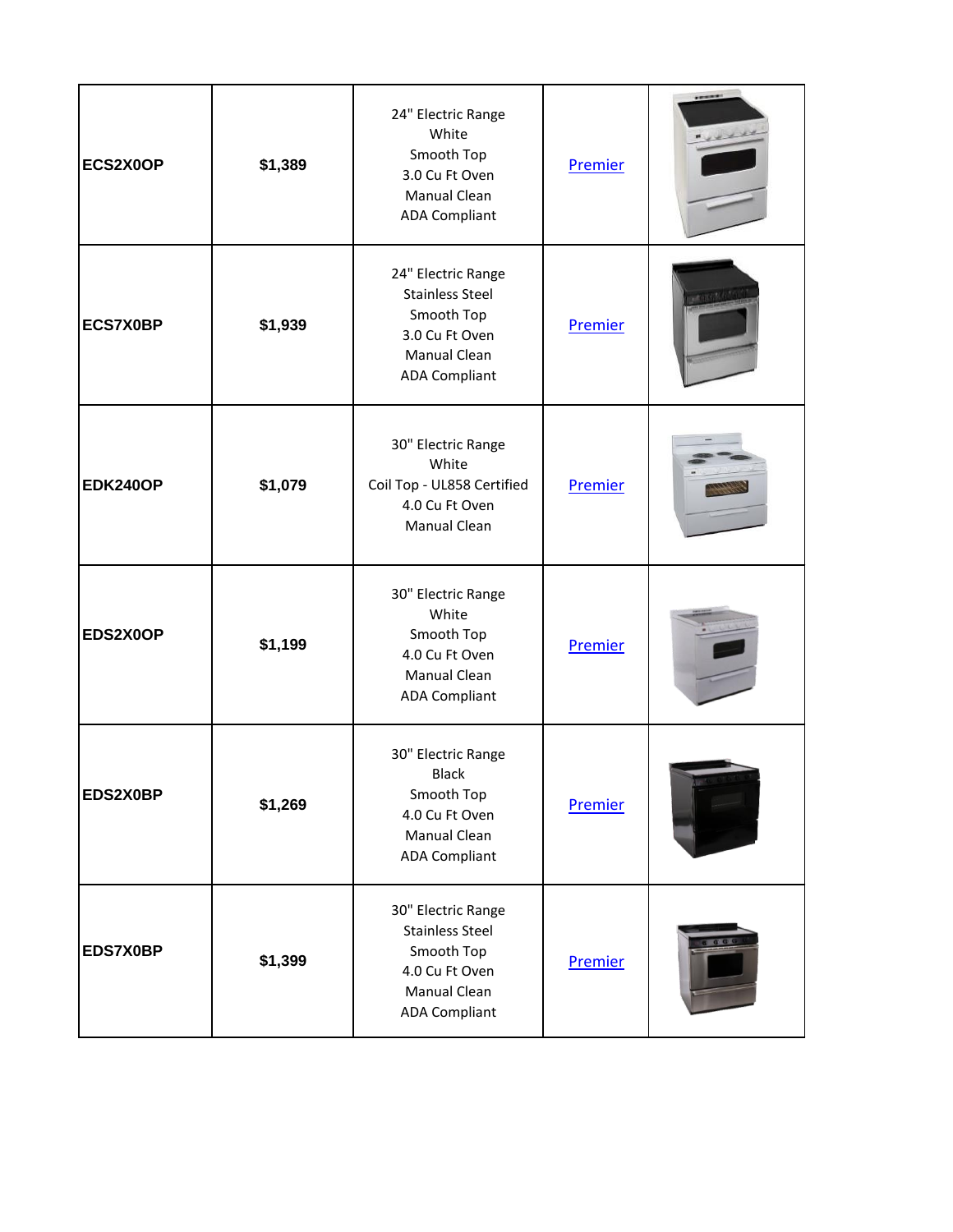| <b>GAS RANGES</b> |         |                                                                                                                                  |         |  |
|-------------------|---------|----------------------------------------------------------------------------------------------------------------------------------|---------|--|
| <b>SAK220OP</b>   | \$1,029 | 20" Gas Range<br>White<br>Open Burner<br>2.5 Cu Ft Oven<br>Electronic Ignition<br>Manual Clean<br><b>ADA Compliant</b>           | Premier |  |
| BAK100OP-LP       | \$939   | 20" Gas Range<br>White<br>Open Burner<br>2.5 Cu Ft Oven<br><b>Battery Spark Ignition</b><br>Manual Clean<br><b>ADA Compliant</b> | Premier |  |
| BCK100OP-LP       | \$1,049 | 24" Gas Range<br>White<br>Open Burner<br>3.0 Cu Ft Oven<br><b>Battery Spark Ignition</b><br>Manual Clean<br><b>ADA Compliant</b> | Premier |  |
| <b>SJK240OP</b>   | \$1,399 | 24" Gas Range<br>White<br>Sealed Burner<br>3.0 Cu Ft Oven<br>Electronic Ignition<br>Manual Clean                                 | Premier |  |
| BFK100OP-LP       | \$1,019 | 30" Gas Range<br>White<br>Open Burner<br>4.0 Cu Ft Oven<br><b>Battery Spark Ignition</b><br>Manual Clean<br><b>ADA Compliant</b> | Premier |  |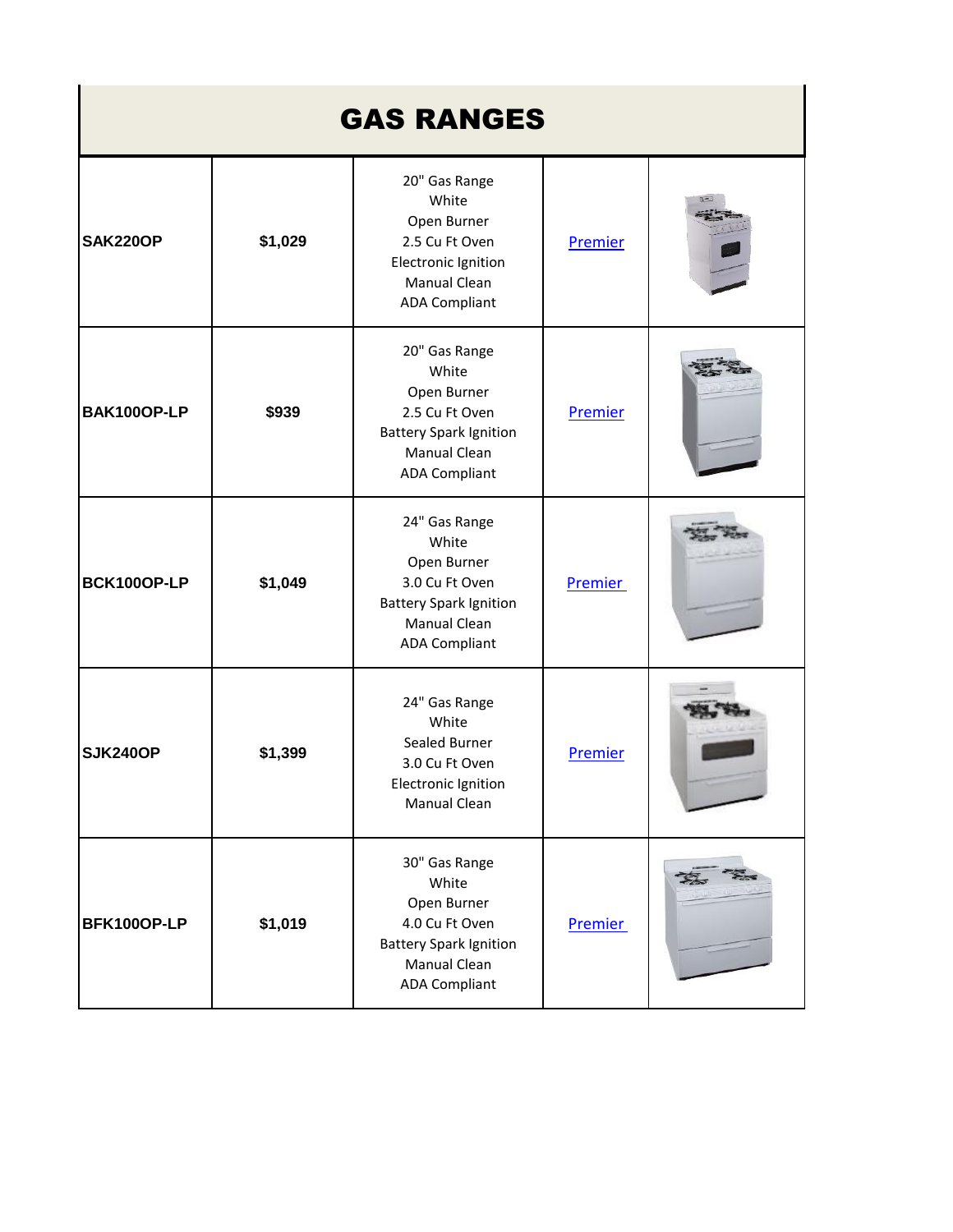| <b>SFK100OP</b>   | \$989   | 30" Gas Range<br>White<br>Open Burner<br>4.0 Cu Ft Oven<br>Electronic Ignition<br>Manual Clean<br><b>ADA Compliant</b>                                       | Premier |  |
|-------------------|---------|--------------------------------------------------------------------------------------------------------------------------------------------------------------|---------|--|
| <b>BMK5X0BP</b>   | \$1,469 | 30" Black Gas Range, Sealed<br>4.0 Cu Ft<br>Burners,<br>Oven, Battery Spark Ignition,<br>Manual Clean, ADA<br>Compliant                                      | Premier |  |
| <b>PRO SERIES</b> |         |                                                                                                                                                              |         |  |
| P20B3102PS-LP     | \$2,499 | 20" Pro Gas Range<br><b>Stainless Steel</b><br>Sealed Burner<br>2.4 Cu Ft Oven<br><b>Battery Ignition</b><br><b>ADA Compliant</b><br>*Special Order*         | Premier |  |
| P24S3102PS        | \$2,429 | 24" Pro Gas Range<br><b>Stainless Steel</b><br><b>Sealed Burners</b><br>3.0 Cu Ft Oven<br>Electronic Ignition<br><b>Manual Clean</b><br><b>ADA Compliant</b> | Premier |  |
| P24B3102PS-LP     | \$2,499 | 24" Pro Gas Range<br><b>Stainless Steel</b><br>Sealed Burner<br>3.0 Cu Ft Oven<br><b>Battery Ignition</b><br><b>ADA Compliant</b><br>*Special Order*         | Premier |  |